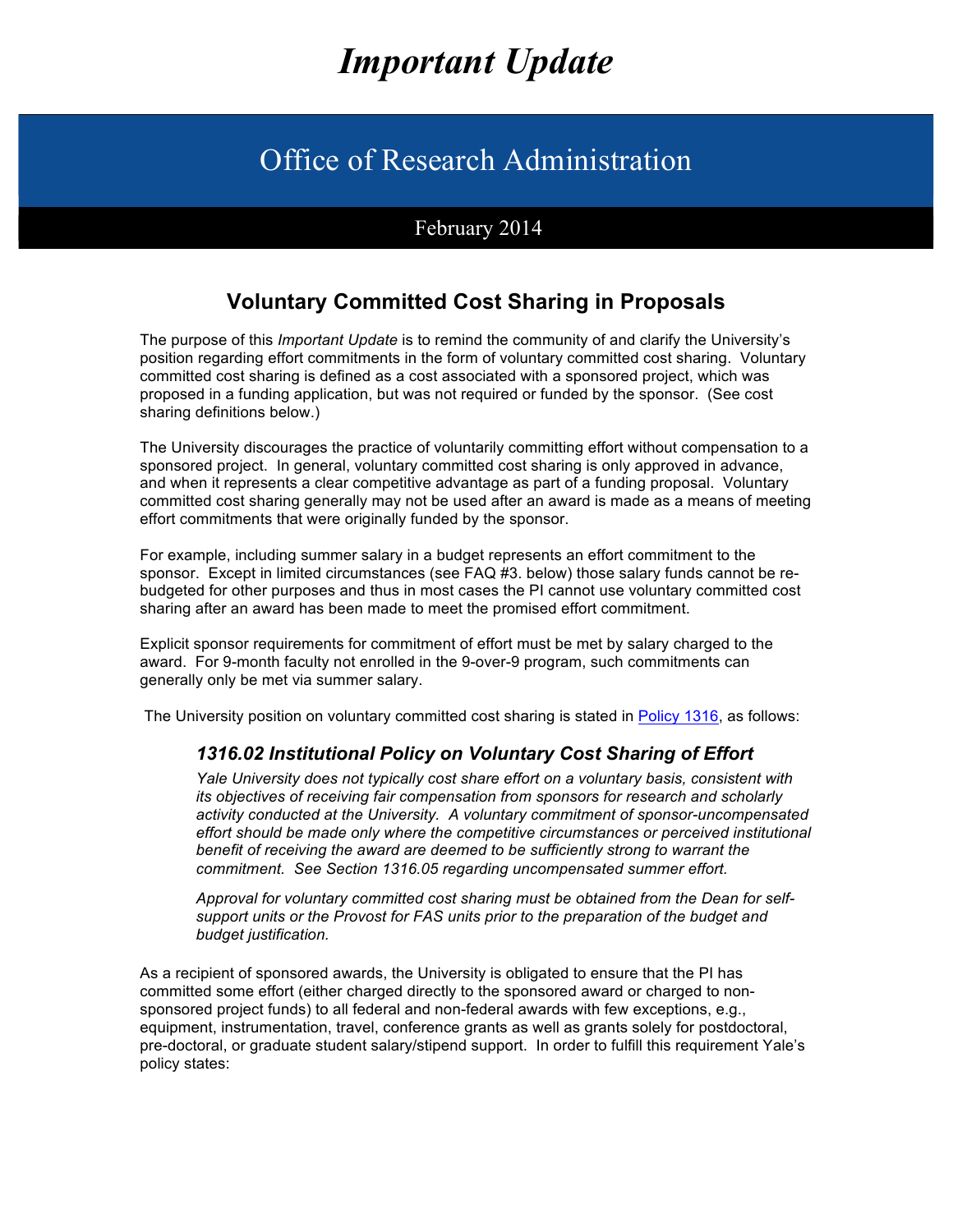### *1316.03 Minimum Proposed Effort*

*Faculty and other key personnel are expected to meet minimum mandatory effort requirements on sponsored projects. Acceptance of an award with specified minimum mandatory effort requirements such as certain program project awards, and center or career development awards carries with it responsibility for meeting those requirements.*

*Faculty are expected to propose some level of sponsor supported activity or the minimum required by the program on proposals on which they are listed as Principal Investigator or key personnel unless specifically exempted by the sponsor. (Examples of exceptions to the minimum proposed effort requirement would possibly include doctoral dissertations, equipment and instrumentation grants, travel grants, and conference awards.) If an award is accepted, the faculty member and key personnel are committed to providing this*  level of effort over the annual budget period of the award unless sponsor policies permit *otherwise.*

*Note: Faculty with a 9-month appointment who request and receive summer salary support from a sponsor must fulfill the above minimum proposed effort requirement by directly charging the sponsored award.* 

In concert with the above policies, the following apply:

#### *Faculty with 9-month appointments who are NOT participating in the 9 over-9 program:*

Effort devoted to a sponsored project usually occurs throughout the calendar year. For faculty on 9-month appointments this effort is generally paid for by the University during the academic year, while the sponsor pays their effort in the summer. Faculty with 9-month appointments who devote such effort to a sponsored project during the course of the academic year **may continue to do so but only without formally committing a specific amount of academic-year effort in the proposal unless, they elect to participate in the 9-over-9 program**. In order to indicate the general availability of time for research during the academic year, proposals submitted to sponsors should include the following statement:

*Yale fully supports the salary of its faculty holding a 9-month appointment, which they may use for research, instruction, and administrative purposes. In accordance with these responsibilities, however, Yale makes no specific commitment of time or salary to this particular sponsored project during the academic year. This voluntary effort during the academic year is determined by the principal investigator and is not monitored by the University.*

In general, faculty on 9-month appointments who are *not* enrolled in the 9-over-9 program must meet all explicit sponsor requirements for commitment of effort via summer salary. Faculty must ensure that the salary proposed for summer effort is budgeted accordingly and used for that purpose. Any deviation from this expectation requires the prior approval of the Provost's Office.

#### *Faculty with 9-month appointments who ARE participating in the 9-over-9 program:*

Faculty with a 9-month appointment who are supported with University and sponsor funds during the academic year can request salary from sponsors for both academic year and summer effort. All proposals must meet the requirement of paid effort supported by the sponsored award as stated in Policy 1316.03 above.

#### *Research Faculty with 12-month appointments:*

Research faculty with a twelve-month appointment are generally supported entirely by sponsor funds, with no explicit delineation between summer and academic year effort. Because twelvemonth faculty do not typically receive University funds for their effort, voluntary committed cost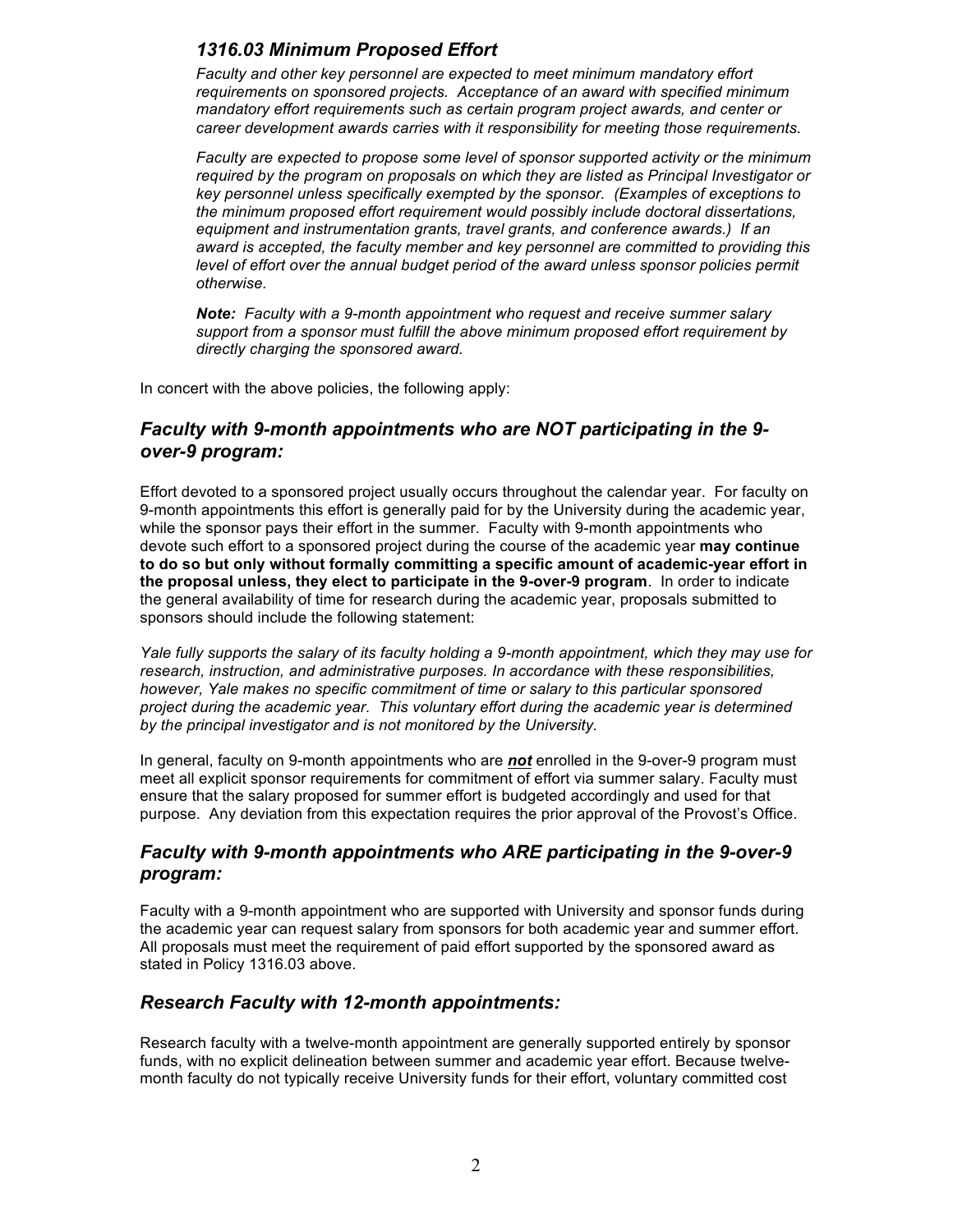sharing of salary is generally not permitted for those individuals. All proposals must meet the requirement of paid effort supported by the sponsored award as stated in Policy 1316.03 above.

**In summary**, faculty with a 9-month appointment and *not* in the 9-over-9 program:

- Must indicate a reasonable % of sponsor supported summer effort in a proposal unless the proposal is considered to be an exception to this requirement, such as an equipment or travel grant, or if there is an explicit sponsor requirement for committed effort that can not be met during the summer months (requires the prior approval of the Provost's Office or dean of self-support schools).
- Must fulfill that commitment as awarded and during the time period indicated in the sponsor approved budget
- Cannot repurpose sponsor dollars supporting their summer salary (unless permission is granted by the sponsor to reduce effort or the reduction is less than 25% of the budgeted effort commitment)
- Cannot cost share academic salary in order to fulfill a summer commitment to a sponsor

#### **Definitions:**

**Mandatory Cost Sharing** is either required by the terms and conditions of an award or by federal statute and requires Yale to contribute toward the project as a condition of receiving the award.

**Note:** Yale treats NIH **Salary Over the Cap** as a form of mandatory cost sharing.

**Voluntary Committed Cost Sharing** is identified in a proposal, but is not required or funded by a sponsor. For example, % effort of a key researcher is stated in a proposal budget or in the text of the proposal but compensation is not requested.

**Voluntary Uncommitted Cost Sharing** is a cost associated with a sponsored project and not funded by the sponsor and which was not committed in a proposal or in any other communication to the sponsor.

#### **Frequently Asked Questions:**

- **1. I am a PI and not in the 9-over-9 program and I requested 1 summer month of salary from NSF. Can I use those funds to support my graduate student and still devote effort to the award and not take any salary from the award?** Unfortunately, this would not be permitted. The University's policy is that some level of effort must be paid from the sponsored award with certain exceptions. In this situation, no salary is charged to the award in support of the commitment to the NSF and because Yale has no obligation to pay summer salary during the summer, Yale cannot document effort on the award. *Funds budgeted for summer salary may only be used for other purposes when you are devoting less effort to the award (not no effort). Reductions of effort of 25% or greater require the prior approval of the sponsor.*
- **2. Can I include summer effort in my proposal and not request salary support?** No, unless the proposal meets one of the exceptions to required paid effort from a sponsored award (i.e., equipment, instrumentation, travel, conference grants as well as grants solely for postdoctoral, pre-doctoral, and graduate student salary/stipend support).
- **3. I am a PI with a 9-month appointment, I am not in the 9-over-9 program, and I have received 5 months of summer salary from various sponsors. The University's policy is that I can only charge 2.5 months of summer salary, cannot cost share effort in the academic year, so how do I fulfill my obligation to my sponsors?** You can fulfill your commitments by doing any of the following: